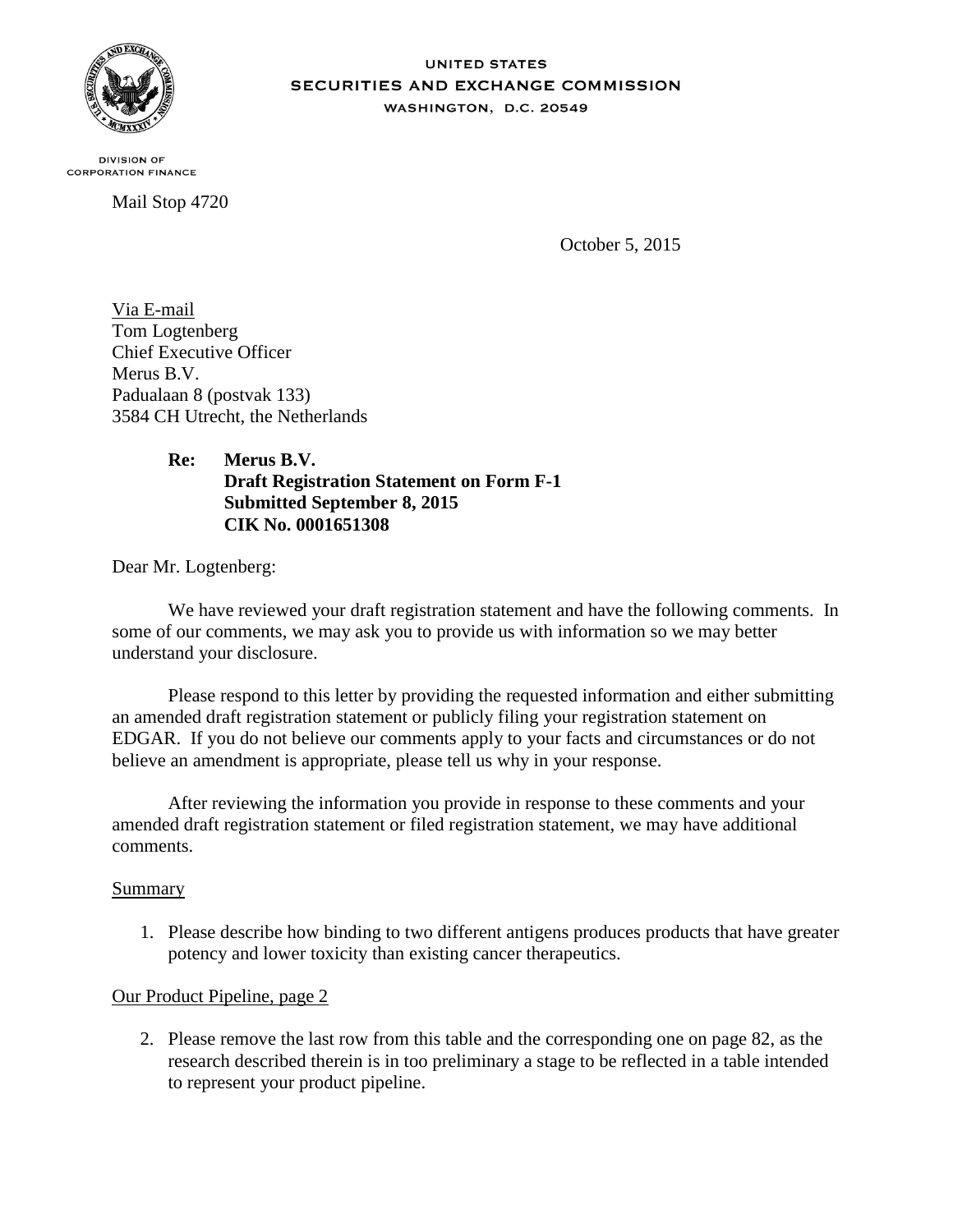### Our Biclonics platform, page 2

3. Please briefly explain what the "Fc" region of your Biclonics is and define "transgenic" mice.

# Benefits of Biclonics, page 4

4. Please briefly explain what "heterodimer formation" is.

### Risks Associated with Our Business, page 6

5. Please include a bullet point that addresses the risk presented by the need to defend against patent infringement claims, as reflected in your risk factor on pages 40-41, and reference the pending lawsuit filed against you by Regeneron Pharmaceuticals Inc.

### Use of Proceeds, page 58

6. Please amend this disclosure to indicate the approximate amount of offering proceeds you intend to allocate toward each of your bispecific antibody candidates and working capital and other general corporate purposes. Please also indicate how far in the development process you expect that the funds from the offering will allow you to proceed with respect to each of your product candidates. For example, you should indicate whether the proceeds allocated to the development of MCLA-128 will allow you to complete Phase 1/2 clinical studies for that product candidate.

#### Capitalization, page 60

7. You include the automatic conversion of your preferred stock in your pro forma presentations. Please demonstrate to us how the automatic conversion is directly attributable to your IPO and factually supportable as required by Item 11-02(b)(6) of Regulation S-X. In this regard, please demonstrate to us that your IPO will result in gross proceeds of at least  $\epsilon$ 30.0 million at a price per share of at least four times the original issue price of your Class B preferred shares as disclosed on page F-21. In your response, please tell us the conversion rate of each series of preferred stock and revise your disclosure in Note 15 accordingly, consistent with the guidance in paragraph  $79(a)(v)$  of IAS 1.

Management's Discussion and Analysis of Financial Condition and Results of Operations Critical Accounting Policies and Significant Judgments and Estimates Share-Based Compensation, page 75

8. We may have additional comments on your accounting for equity issuances including stock compensation. Once you have an estimated offering price, please provide us an analysis explaining the reasons for the differences between recent valuations of your common stock leading up to the IPO and the estimated offering price.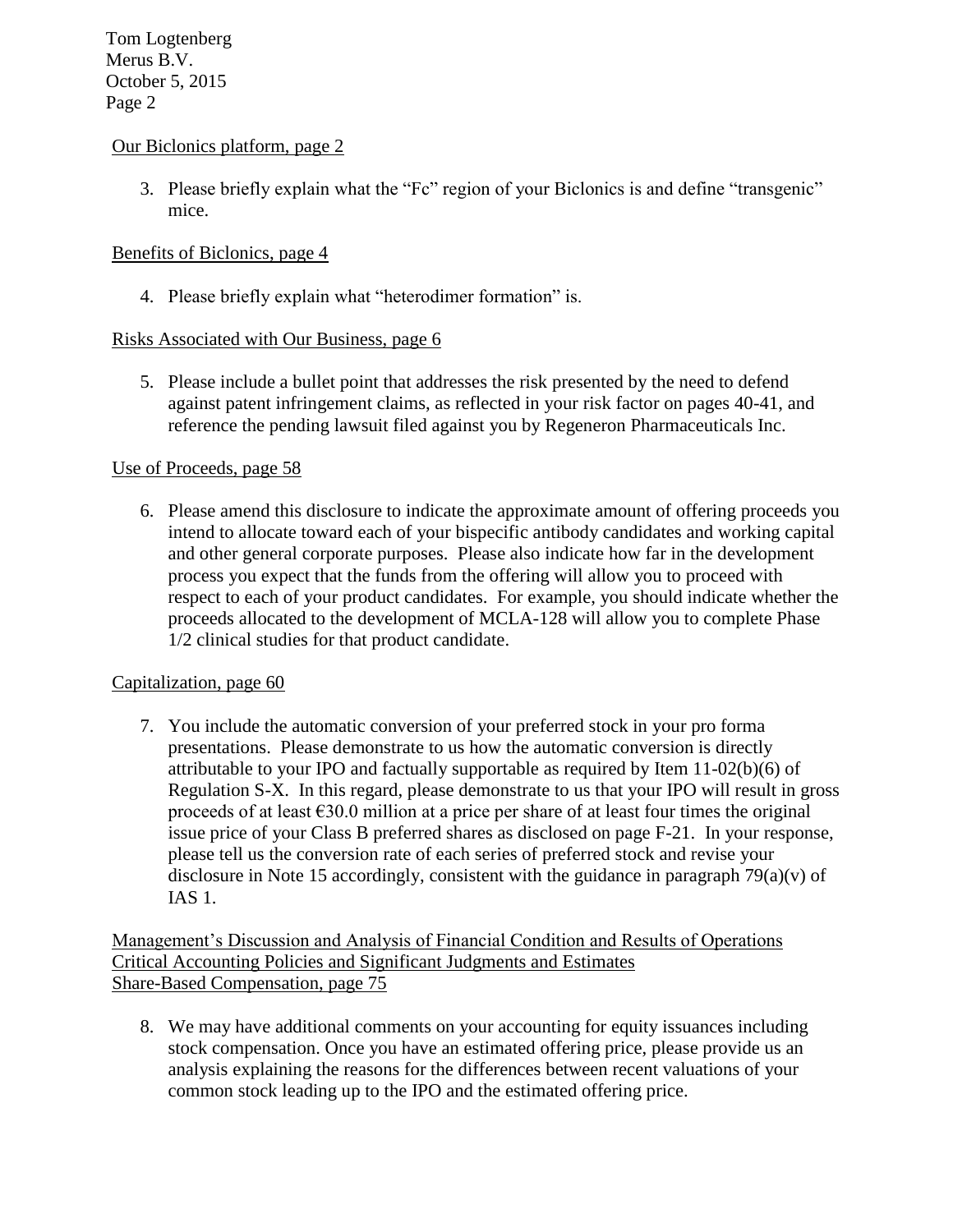Tom Logtenberg Merus B.V. October 5, 2015 Page 3

#### Business Collaboration Agreements, page 95

- 9. Please amend your disclosure with respect to your collaboration agreement with ONO Pharmaceutical to include the following:
	- The amounts paid to date;
	- The aggregate milestone payments that you are eligible to receive; and
	- The duration of the agreement outside of termination provisions.

### Related Party Transactions, page 125

10. Please tell us why the issuance of 2.4 million shares of Class B preferred stock in January 2015 at  $\epsilon$ 5.64 per share resulted in only  $\epsilon$ 5.0 million in proceeds instead of approximately €13.5 million. Also tell us why the price declined from  $€7.50$  per share from your previous issuances of Class B preferred stock.

#### Independent Auditor's Report, page F-1

11. Please explain to us why your balance sheet at January 1, 2013 is not covered by this report.

#### Statement of Profit or Loss and Comprehensive Income, page F-4

12. Paragraph 99 of IAS 1 requires presentation of expenses based on either their nature or their function, whichever provides information that is reliable and more relevant. Since your presentation appears to employ the mix of both methods, please revise your presentation to comply under one method. If you choose to present expenses based on their function, please disclose additional information based on the nature of these expenses as required under paragraph 104 of IAS 1.

Notes to the Financial Statements 4. Significant accounting policies Research and development, page F-10

13. To the extent that you continue to present statements of profit or loss and comprehensive income on a nature of expense basis, please disclose the amount of your personnel expenses and depreciation and amortization attributable to research and development, as required by paragraph 126 of IAS 38.

# 17. Costs of outsourced work and other external costs, page F-24

14. Your research and development expenditures include IP and litigation costs. Please explain your basis for characterizing these expenses as research and development. Refer us to the authoritative literature used to reach your conclusion. In your response, at a